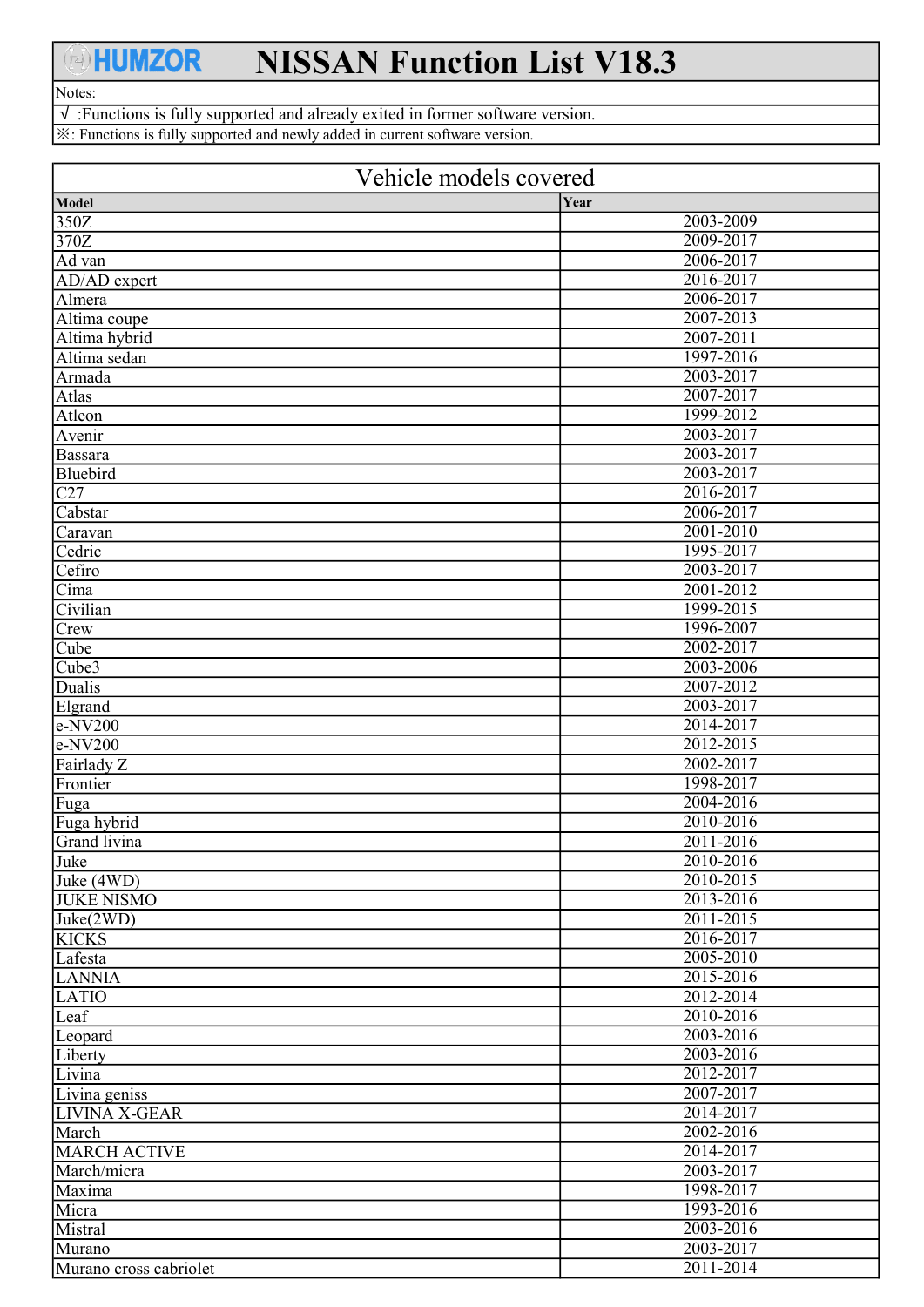| MURANO Hybrid          | 2015-2017 |
|------------------------|-----------|
| Navara                 | 2005-2017 |
| Nissan GT-R            | 2007-2017 |
| Note                   | 2006-2016 |
| <b>NP200</b>           | 2008-2016 |
| NP300 NAVARA           | 2014-2017 |
| NT500                  | 2013-2016 |
| <b>NV</b>              | 2012-2017 |
| <b>NV200</b>           | 2010-2016 |
| NV <sub>200</sub> TAXI | 2014-2017 |
| NV200 Vanette          | 2009-2016 |
| NV350 caravan          | 2012-2017 |
| NV350 urvan            | 2012-2017 |
| <b>NV400</b>           | 2011-2015 |
| Paladin                | 2003-2016 |
|                        | 1998-2014 |
| Paramedic              |           |
| Pathfinder             | 1995-2016 |
| Pathfinder armada      | 2004      |
| Pathfinder hybrid      | 2013-2017 |
| Patrol                 | 1997-2016 |
| Pickup                 | 1998-2016 |
| Presage                | 2003-2008 |
| President              | 2003-2006 |
| Primastar              | 2006-2010 |
| Pulsar                 | 2000-2016 |
| Qashqai                | 2006-2016 |
| Quest                  | 1999-2016 |
| Rogue                  | 2008-2016 |
| Sentra                 | 1995-2017 |
| Serena                 | 2005-2016 |
| Silvia                 | 2000-2003 |
| <b>Skyline</b>         | 2006-2017 |
| Skyline coupe          | 2008-2015 |
| Sunny                  | 2006-2017 |
| Sylphy                 | 2005-2017 |
| Teana                  | 2003-2017 |
| Terrano                | 2015-2017 |
| Tiida                  | 2004-2016 |
| Tiida hatchback        | 2005-2013 |
| Tiida latio            | 2004-2011 |
| Tiida sedan            | 2005-2013 |
| Titan                  | 2004-2017 |
| Urvan                  | 2001-2012 |
| Venucia                | 2012-2017 |
| Versa                  | 2014-2017 |
| Versa hatchback        | 2007-2012 |
| Versa note             | 2014-2016 |
| Versa sedan            | 2007-2017 |
| Wingroad               | 2005-2015 |
| Xterra                 | 1999-2015 |
| X-trail                | 2005-2017 |
| X-TRAIL Hybrid         | 2015-2017 |

| Vehicle systems covered |  |                            |  |                |
|-------------------------|--|----------------------------|--|----------------|
| <b>System</b>           |  | Ecu Read Erase Live Active |  | <b>Special</b> |
|                         |  | Info. Code Code data Test  |  | Func.          |
| $4WAS$ (front)          |  |                            |  |                |
| 4WAS(MAIN)/RAS/HICAS    |  |                            |  |                |
| <b>ABS</b>              |  |                            |  |                |
| Accele pedal ACT        |  |                            |  |                |
| Adaptive light          |  |                            |  |                |
| <b>ADCM</b>             |  |                            |  |                |
| Air bag                 |  |                            |  |                |
| Air levelizer           |  |                            |  |                |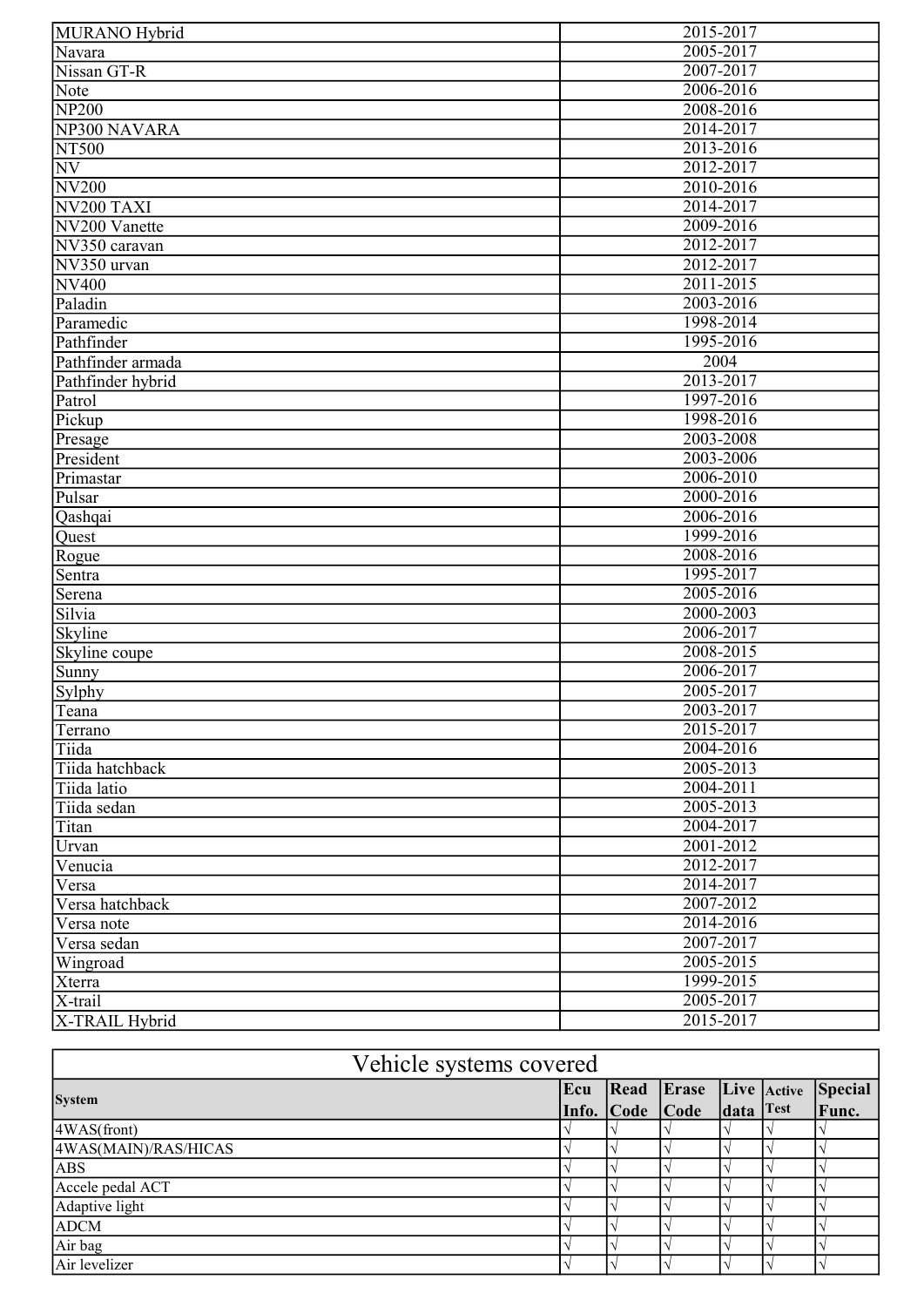| Air pressure monitor    | $\sqrt{}$  | $\lvert \sqrt$        | $\sqrt{}$ | V         | $\sqrt{}$  | $\sqrt{}$ |
|-------------------------|------------|-----------------------|-----------|-----------|------------|-----------|
| All mode AWD/4WD        |            | J                     |           |           | N          |           |
| <b>ANC</b>              | $\sqrt{}$  | $\sqrt{ }$            |           |           | $\sqrt{2}$ |           |
| Auto back door          |            | $\sqrt{2}$            |           |           | $\sqrt{2}$ |           |
| Auto drive position     |            | $\sqrt{ }$            |           |           | N          |           |
| Auto slide door         | V          | $\sqrt{ }$            |           |           | $\sqrt{}$  |           |
| Auto slide door right   |            | $\sqrt{}$             |           |           | N          |           |
| $\mathbf{AVM}$          | V          | $\sqrt{}$             |           |           | N          |           |
| <b>BAC</b>              | $\sqrt{}$  | $\sqrt{}$             |           |           | N          |           |
| <b>BCM</b>              |            | N                     |           |           | N          |           |
| <b>Brake</b>            | V          | $\sqrt{ }$            |           |           | V          |           |
| <b>BSW/buzzer</b>       |            | $\sqrt{ }$            |           |           | N          |           |
|                         |            | $\sqrt{}$             |           |           | N          |           |
| CAN gateway             |            |                       |           |           |            |           |
| CHA                     | V          | $\sqrt{}$             |           |           | N          |           |
| Charger/PD module       | $\sqrt{}$  | $\sqrt{}$             |           |           | N          |           |
| Chassis control         | $\sqrt{}$  | $\sqrt{}$             |           |           | N          |           |
| <b>CIU</b>              | $\sqrt{ }$ | $\sqrt{ }$            |           |           | N          |           |
| Cluster                 | $\sqrt{}$  | $\sqrt{ }$            |           |           | N          |           |
| Convertible roof        | $\sqrt{}$  | $\sqrt{}$             |           |           | $\sqrt{}$  |           |
| DAST <sub>1</sub>       | V          | $\sqrt{}$             |           |           | N          |           |
| DAST <sub>2</sub>       | $\sqrt{}$  | $\sqrt{}$             |           |           | $\sqrt{2}$ |           |
| Difference lock         | $\sqrt{}$  | $\sqrt{}$             |           | $\sqrt{}$ | N          |           |
| <b>DIU</b>              | $\sqrt{}$  | $\sqrt{}$             |           | $\sqrt{}$ | N          |           |
| E-4wd                   | $\sqrt{}$  | $\overline{\sqrt{} }$ |           |           | $\sqrt{}$  |           |
| <b>EHS/PKB</b>          | $\sqrt{}$  | $\sqrt{ }$            |           |           | $\sqrt{}$  |           |
| <b>EMCM</b>             | $\sqrt{}$  | $\sqrt{ }$            |           |           | N          |           |
| Engine                  | $\sqrt{}$  | $\sqrt{ }$            |           |           | N          |           |
| EPS/DAST 3              | $\sqrt{}$  | $\sqrt{ }$            |           |           | $\sqrt{2}$ |           |
| E-SUS                   |            | $\sqrt{2}$            |           |           | N          |           |
|                         |            |                       |           |           |            |           |
| EV/HEV                  | $\sqrt{}$  | $\sqrt{ }$            |           |           | N          |           |
| <b>FSCM</b>             |            | $\sqrt{2}$            |           |           | $\sqrt{2}$ |           |
| HANDS FREE MODULE       | V          | $\sqrt{ }$            |           |           | $\sqrt{}$  |           |
| <b>HAS</b>              | V          | $\sqrt{}$             |           |           | N          |           |
| Head lamp levelizer     | $\sqrt{}$  | $\sqrt{}$             |           |           | $\sqrt{2}$ |           |
| <b>HIGH BEAM ASSIST</b> | $\sqrt{}$  | $\sqrt{}$             | V         | V         | $\sqrt{}$  | V         |
| HV battery              |            | $\overline{\sqrt{ }}$ |           |           | $\sqrt{}$  |           |
| <b>HVAC</b>             | $\sqrt{}$  | $\lvert \sqrt$        | $\sqrt{}$ | $\sqrt{}$ | $\sqrt{}$  | $\sqrt{}$ |
| <b>ICC/ADAS</b>         | V          | $\sqrt{ }$            |           |           | $\sqrt{}$  |           |
| Intelligent key         | V          | $\sqrt{}$             |           |           | N          |           |
| <b>IPDM E/R</b>         | $\sqrt{}$  | $\sqrt{}$             |           |           | N          |           |
| Lane camera             |            | $\sqrt{}$             |           |           |            |           |
| Laser/radar             |            | $\sqrt{}$             |           |           | N          |           |
| Meter/M&A               |            | $\sqrt{}$             |           |           | N          |           |
| MM conn                 |            | $\sqrt{2}$            |           |           |            |           |
| Motor assist            | V          | $\sqrt{}$             |           |           | N          |           |
| Motor control           | V          | $\sqrt{}$             |           |           | N          |           |
| Multi AV                | $\sqrt{}$  | $\sqrt{}$             |           |           |            |           |
|                         |            |                       |           |           | N          |           |
| Multi display           | V          | $\sqrt{ }$            |           |           | V          |           |
| Nats immu               | V          | $\sqrt{}$             |           |           | V          |           |
| Occupant detection      | $\sqrt{}$  | $\sqrt{}$             |           |           | V          |           |
| <b>PMAS</b>             | V          | $\sqrt{}$             |           |           | N          |           |
| Pop up hood             | $\sqrt{}$  | $\sqrt{}$             |           |           | N          |           |
| Precrash seatbelt       | $\sqrt{}$  | $\sqrt{}$             |           |           | N          |           |
| PTC heater              | $\sqrt{}$  | $\sqrt{}$             |           |           | N          |           |
| Radio                   |            | $\sqrt{ }$            |           |           | $\sqrt{}$  |           |
| Rearview camera         |            | $\sqrt{}$             |           |           | N          |           |
| S/blind camera          | V          | $\sqrt{}$             |           |           | $\sqrt{}$  |           |
| Shift                   | $\sqrt{}$  | $\sqrt{ }$            |           |           | $\sqrt{}$  |           |
| Side radar left         | $\sqrt{}$  | $\sqrt{}$             |           |           | $\sqrt{}$  |           |
| Side radar right        | $\sqrt{}$  | $\sqrt{}$             |           | $\sqrt{}$ | V          |           |
| Smart entrance          | V          | $\sqrt{}$             |           |           | V          |           |
| Sonar                   | V          | $\sqrt{ }$            |           |           | $\sqrt{}$  |           |
| SUB meter               | V          | $\sqrt{}$             |           |           | $\sqrt{}$  |           |
| <b>SVT</b>              | V          | $\sqrt{}$             |           |           | N          |           |
| Telematics              |            | $\sqrt{ }$            |           |           | N          | J         |
|                         |            |                       |           |           |            |           |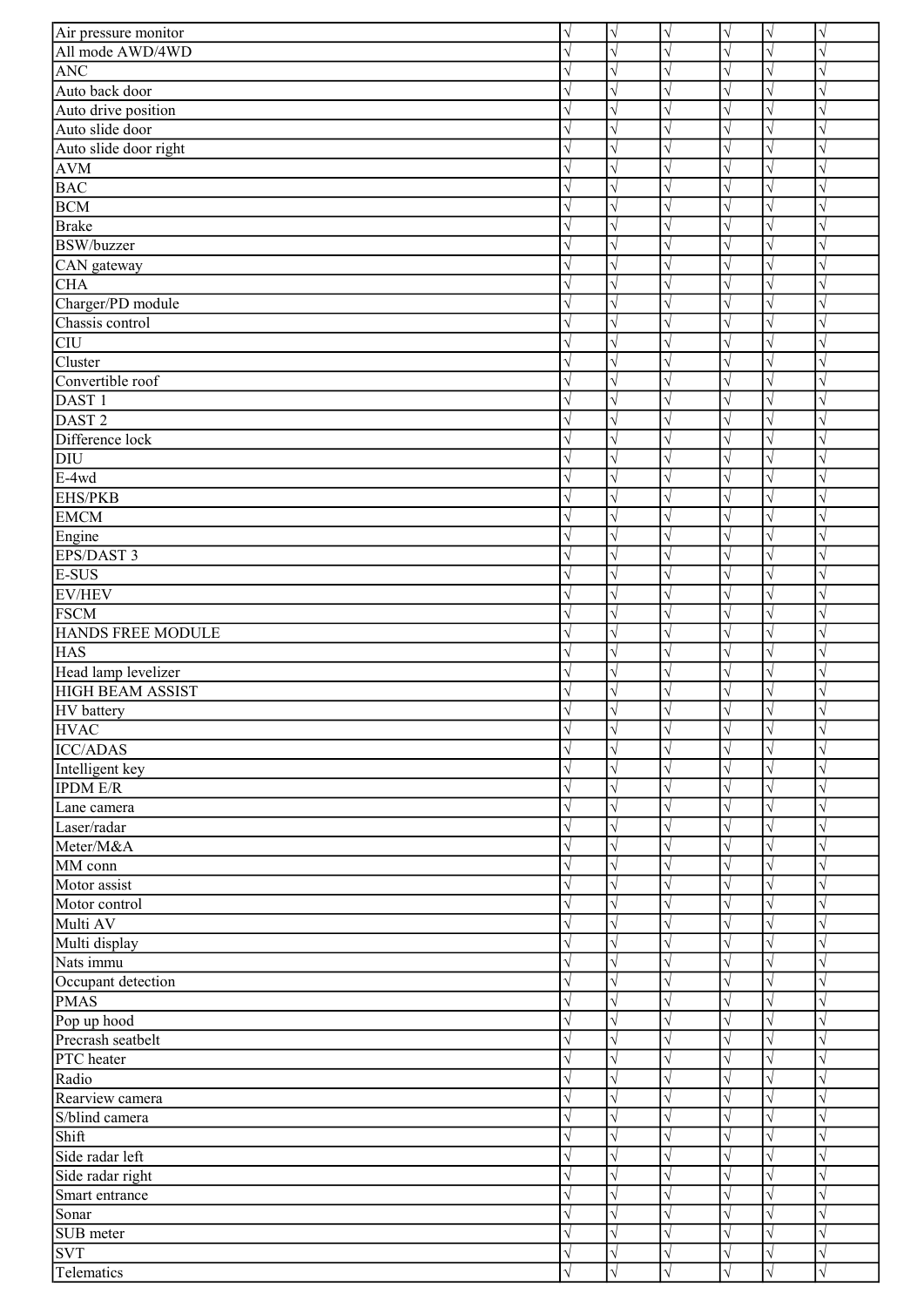| $\mathbf{r}$ |  |  |  |
|--------------|--|--|--|
| <b>N/CI</b>  |  |  |  |

## Vehicle Special Function covered

| Vehicle Special Function covered                       |
|--------------------------------------------------------|
| <b>Special Function</b>                                |
| <b>ACCELERATION SENSOR</b>                             |
| <b>ACCUMULATOR PRESSURE DECREASES</b>                  |
| ACT OR DEACT ROLLER BENCH TEST MODE                    |
| <b>ACTIVATE EVAP SYSTEM</b>                            |
| ADAPTIVES AFTER REGENERATING PF                        |
| Adaptives after replacing cabin filter                 |
| ADAPTIVES ON AIR INTAKE FLAP MALFUNCTION               |
| Adaptives on etc actuator malfunction                  |
| ADJ GUIDELINE PATTERN[X POS.]                          |
| ADJ GUIDELINE PATTERN[Y POS.]                          |
| <b>ADJUST HEIGHT INI</b>                               |
| AFTER CAMSHAFT POS SENSOR REPLACEMENT                  |
| AFTER CLUCH PEDAL SWITCH REPLACEMENT                   |
| AFTER CRANKSHAFT POS SENSOR REPLACEMENT                |
| AFTER DPF REGENERATION                                 |
| AFTER DPF REPLACEMENT                                  |
| AFTER FUEL INJECTOR REPLACEMENT                        |
| AFTER FUEL RAIL PRESSURE SENSOR REPLACEMENT            |
| AFTER HIGH PRESSURE FUEL PUMP REPLACEMENT              |
| After p/filter regen with diag tool                    |
| After particle filter regeneration with the diag tool. |
| AFTER PRESSURE LINE REPLACEMENT                        |
| After replacement of the p/filter                      |
| After replacement of the particle filter               |
| AFTER TC SOLENOID VALVE REPLACEMENT                    |
| AFTER TURBOCHARGER REPLACEMENT                         |
| AFTR ELECTRIC THRTTL CNTRL ACTUATOR RPLCMNT            |
| <b>AIR BLEEDING</b>                                    |
| AIR DAMPER VALVE PROGRAMMING                           |
| AIR DAMPER VALVE PROGRAMMING(R044)                     |
| AIR DAMPER VALVE PROGRAMMING(R088)                     |
| AIR FLOW METER PROGRAMMING                             |
| AIR FLOW REDUCTION SETTING                             |
| AIR FLOWMETER PROGRAMMING                              |
| <b>AIR FUEL RATIO SENSOR</b>                           |
| AIR INLET CHANGE SETTING                               |
| AIR PATH PROGRAMMING                                   |
| Alcohol level prog.                                    |
| ALTERNATOR SETPOINT VOLTAGE                            |
| ANALOGIC DISPLAY FUEL GAUGE CALIBRATION                |
| <b>ANSWER BACK FUNCTION</b>                            |
| Answer back with i-key lock                            |
| Answer back with i-key Unlock                          |
| <b>AUTO RElock TIMER</b>                               |
| <b>AUTO-ADAPTIVES</b>                                  |
| AVERAGE AIR TEMPERATURE                                |
| Backup of instrument panel data for injection          |
| <b>BATTERY CORROSION COUNTER</b>                       |
| <b>BATTERY CYCLE COUNTER</b>                           |
| BATTERY CYCLE COUNTER ESTIMATED                        |
| BATTERY CYCLE COUNTER MEMORISED                        |
| Battery gradual cap loss data clear                    |
| Bld hyd unit brk circ                                  |
| Bleed hydraulic unit and braking circuits              |
| <b>BLOW SET</b>                                        |
| <b>BRAKE OPERATION</b>                                 |
| <b>Brake PRESSURE OFFSET SENSOR</b>                    |
| <b>BRAKE RELEASE</b>                                   |
| BREAKING IN OF REFRIGERANT COMPRESSOR                  |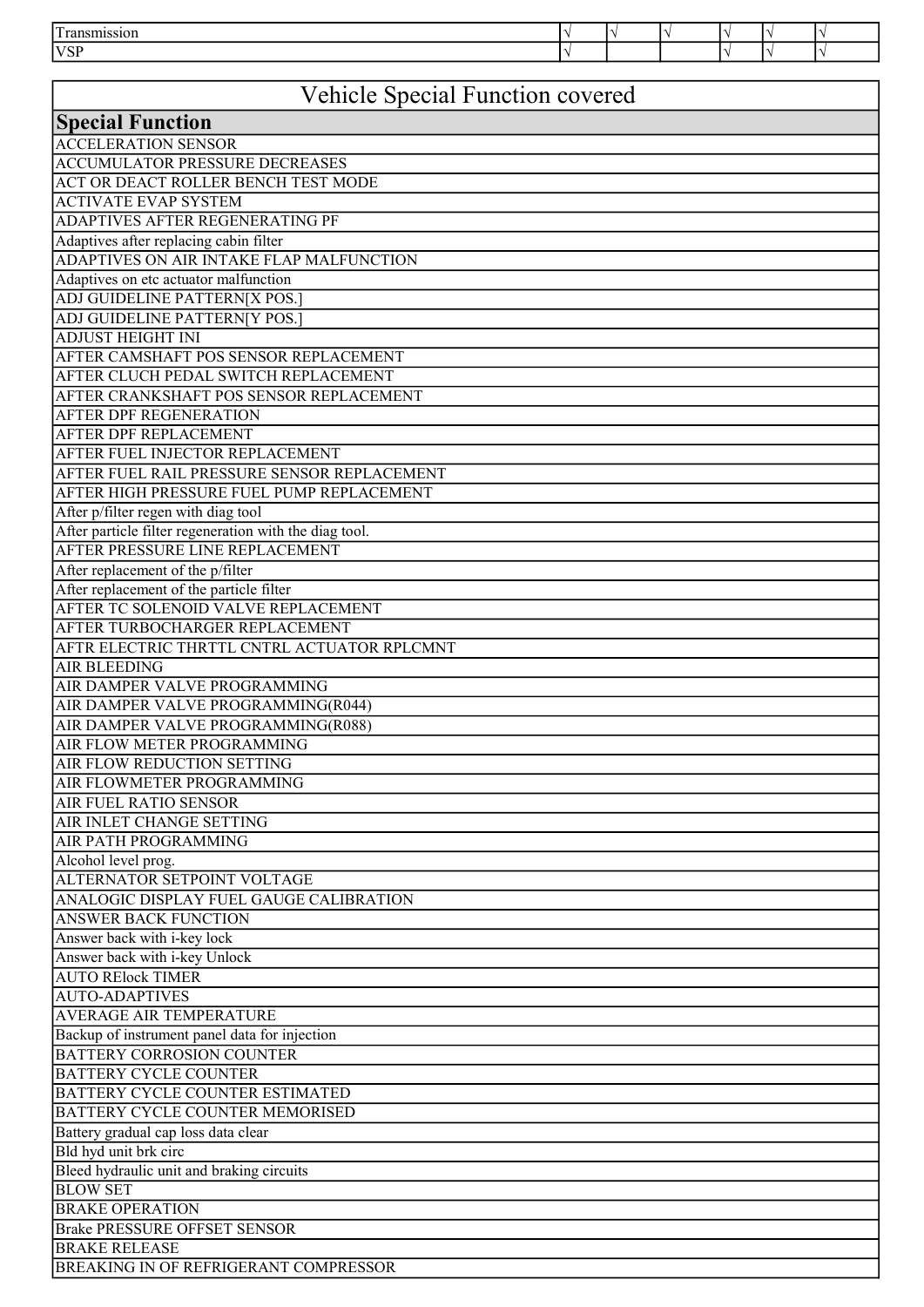| CALCULATE BATTERY WEAR COUNTERS(R011)                |
|------------------------------------------------------|
| CALCULATE BATTERY WEAR COUNTERS(S006)                |
| <b>CALIB DATA</b>                                    |
|                                                      |
| <b>CALIBRATE ALL</b>                                 |
| Calibration of EPS torque sensor                     |
| CAMSHAFT REFERENCE ADAPTATION                        |
|                                                      |
| CAMSHAFT SENSOR PROGRAMMING                          |
| CARAVAN TOWING DISTANCE                              |
| CATALYTIC CONVERTER                                  |
|                                                      |
| <b>CC/SL PRGRM</b>                                   |
| CHARGE CURRENT LIMITATION HISTORY                    |
| <b>CHECKING A KEY</b>                                |
|                                                      |
| <b>CLEAN SW SET</b>                                  |
| <b>CLEAR HEIGHT INI</b>                              |
| <b>CLTH INI CLOSE POS</b>                            |
|                                                      |
| <b>CLUTCH PEDAL END STROKE</b>                       |
| <b>Clutch Point</b>                                  |
| <b>CLUTCH POINT LEARNING</b>                         |
|                                                      |
| <b>CLUTCH SENSOR RESET</b>                           |
| CML B/DCHRG CRNT CLEAR                               |
| Commercial VHCL idle SPD mod                         |
|                                                      |
| <b>COMPUTER CALIBRATION</b>                          |
| <b>COMPUTER INITIALISATION</b>                       |
| <b>COMPUTER REINITIALISATION</b>                     |
|                                                      |
| <b>CONFIRM KEY FOB ID</b>                            |
| CONFORM CVTF DETERIORTN                              |
|                                                      |
| Control deviation charge air system                  |
| <b>CORROSION BATTERY COUNTER ESTIMATED</b>           |
| CORROSION BATTERY COUNTER MEMORISED                  |
|                                                      |
| <b>CYLINDER 1 INJECTOR CODE</b>                      |
| <b>CYLINDER 2 INJECTOR CODE</b>                      |
| <b>CYLINDER 3 INJECTOR CODE</b>                      |
|                                                      |
| <b>CYLINDER 4 INJECTOR CODE</b>                      |
| DAST CALIBRATION (MODE1)                             |
| <b>DAST CALIBRATION (MODE2)</b>                      |
|                                                      |
| <b>DATA CLEAR FOR REPLACING CPU A</b>                |
| DATA CLEAR FOR REPLACING CPU B                       |
| DECEL G SEN CALIBRATION                              |
|                                                      |
| DECREMENT IDLE SPEED                                 |
| DIFF EVH PRES. SEN                                   |
| Door motor starting position reset                   |
|                                                      |
| <b>DOOR OPENING RETRACT RETRY</b>                    |
| <b>DPF DATA CLEAR</b>                                |
| <b>DPF REGENERATION</b>                              |
|                                                      |
| DPF RELATIVE PRESSURE SENSOR                         |
| <b>E/O CC/SL PRGRM</b>                               |
| <b>ECO MODE RESET FUNCTION</b>                       |
|                                                      |
| <b>ECU MEMORY</b>                                    |
| <b>EEPROM CLEAR CONFIRM</b>                          |
| <b>EGR ADAPTIVES</b>                                 |
|                                                      |
| <b>EGR BYPASS PROGRAMMING</b>                        |
| EGR control valve closed position learning           |
| <b>EGR PROGRAMMING</b>                               |
|                                                      |
| <b>EGR VALVE</b>                                     |
| <b>EGR VALVE PROGRAMMING</b>                         |
| <b>EGR/V LEARN CLR</b>                               |
|                                                      |
| ELECTRIC O.P. AIR BLEEDING                           |
| ELECTRIC O.P.AIR BLEEDING                            |
| ELECTRICAL CONTACT ACTUATORS/BRAKE CLEARANCE SETTING |
|                                                      |
| <b>ENGINE ADAPTIVES</b>                              |
| <b>ENGINE Brake ADJ.</b>                             |
| <b>ENGINE COOLANT BYPASS VALVE</b>                   |
|                                                      |
| <b>ENGINE START BY I-KEY</b>                         |
| <b>ERASE CALIBRATION DATA</b>                        |
| <b>ERASE COMPUTER MEMORY</b>                         |
|                                                      |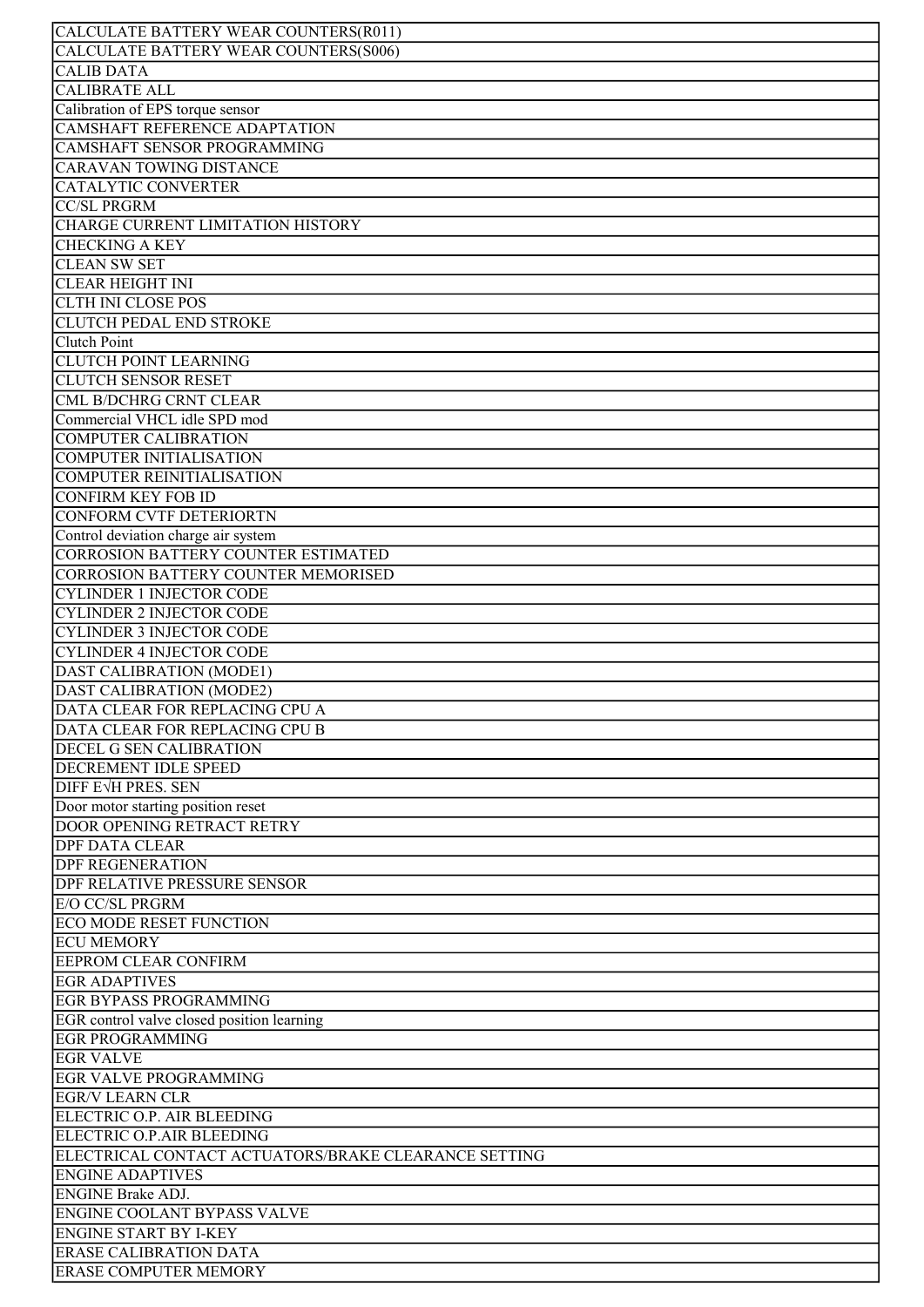| <b>ERASE LEARNING VALUE</b>                                                  |
|------------------------------------------------------------------------------|
| <b>ERASE MEMORY DATA</b>                                                     |
| <b>ERASE OVERHEAT COUNTER</b>                                                |
| ERS INCRRCT CRNKNG CNTR                                                      |
| <b>ESP A-RECN THRSH</b>                                                      |
| <b>ESP SENSOR PROGRAMMING</b>                                                |
| E Vh fuel inj data clear                                                     |
| EVHAUST AIR FLAP PROGRAMMING                                                 |
| EVHAUST FLAP LOW SETTING                                                     |
| EVHAUST FUEL INJECTOR CIRCUIT                                                |
| EVHAUST THROTTLE VALVE PROGRAMMING                                           |
| <b>FAST IDLE SPEED MODIFICATION</b>                                          |
| <b>FAULT MEMORY</b>                                                          |
| FINISH BRAKE PAD REPLACEMENT                                                 |
| <b>FLIPPER DOOR</b>                                                          |
| FLYWHEEL TARGET PROGRAMMING (R061)                                           |
| FLYWHEEL TARGET PROGRAMMING (R065)                                           |
| FLYWHEEL TARGET PROGRAMMING (R102)                                           |
| FLYWHEEL TARGET PROGRAMMING (R103)                                           |
| FLYWHEEL TARGET PROGRAMMING (R104)                                           |
| FLYWHEEL TARGET PROGRAMMING (R105)                                           |
| FLYWHEEL TARGET PROGRAMMING (R106)                                           |
| <b>FLYWHL TGT PG</b>                                                         |
| <b>FRE MEMORY SET</b>                                                        |
| FRONT OR REAR SENSOR LOCALIZATION WAS UNSUCCESSFUL                           |
| <b>FUEL GAUGE CALIBRATION</b>                                                |
| FUEL METER DIAGNOSIS(ANALOG POINTER)                                         |
| <b>FUEL PRESSURE RELEASE</b>                                                 |
| <b>FUEL PUMP PROGRAMMING</b><br>FUEL RAIL PRESS LIMITING INJCTN COUNTR CLEAR |
| FUEL RAIL PRESSURE TEST                                                      |
| <b>FUEL SPLY PREV</b>                                                        |
| FWD CLUTCH POINT LEARNING                                                    |
| <b>G SENSOR CALIBRATION</b>                                                  |
| <b>GAS SENSOR ADJUSTMENT</b>                                                 |
| H/p fuel pump initial starts counter reset                                   |
| H/P FUEL PUMP TOTAL STARTS COUNTER CLEAR                                     |
| H/p fuel pump total starts counter reset                                     |
| HANDS-FREE CARD READING                                                      |
| <b>HAZARD ANSWER BACK</b>                                                    |
| High pressure fuel circuit fault finding                                     |
| HIGH PRESSURE PUMP COUNTER                                                   |
| HIGH PRESSURE PUMP COUNTER (V344)                                            |
| HIGH PRESSURE TURBINE BYPASS SOLENOID VALVE                                  |
| <b>HILL START</b>                                                            |
| HP TURBINE BYPASS SOL VLV PROGRAMMING                                        |
| <b>ID REGIST</b>                                                             |
| <b>INCREMENT IDLE SPEED</b>                                                  |
| <b>INCREMENT OF IDLE SPD</b>                                                 |
| <b>INHIBIT EVAP SYSTEM</b>                                                   |
| <b>INITIALIZATION</b>                                                        |
| INITIALIZATION POSITION ADJUSTMENT                                           |
| INITIALIZE CAMERA IMAGE CALIBRATION                                          |
| <b>INJECTION PUMP ADAPTATIVES</b>                                            |
| <b>INJECTION PUMP ADAPTATIVES (R077)</b>                                     |
| <b>INJECTOR ADAPTIVES</b>                                                    |
| <b>INLET FLAP</b>                                                            |
| <b>KEYLESS FUNCTION</b>                                                      |
| LCD DISPLAY FUEL GAUGE CALIBRATION                                           |
| <b>LEARNING</b>                                                              |
| LEVELIZER ADJUSTMENT                                                         |
| lock COMPUTER<br>lock INJECTOR CONTROL                                       |
| lock INJECTOR CTRL                                                           |
| <b>LOCK SLEEVE SENSOR INITIALIZATION</b>                                     |
|                                                                              |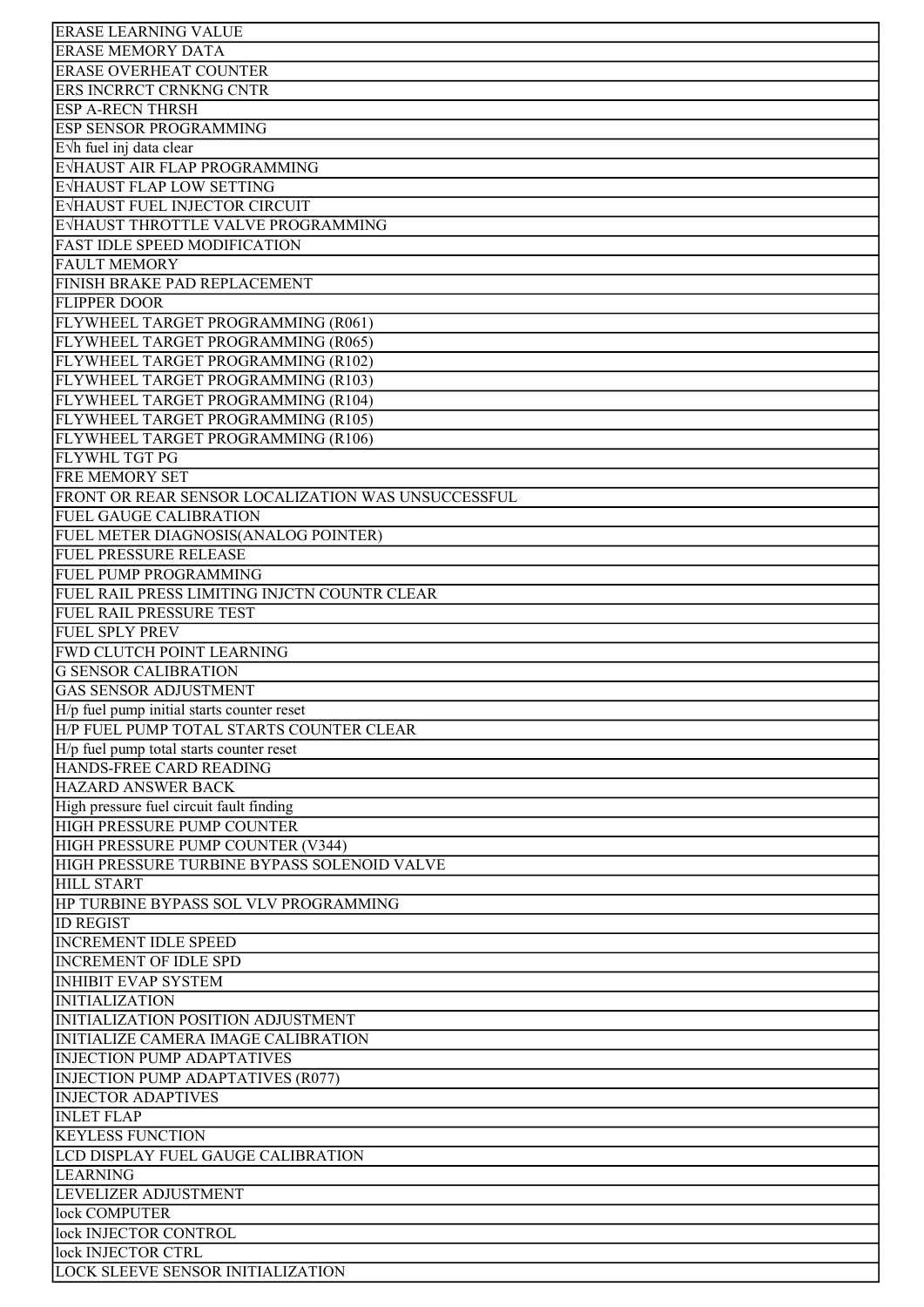| <b>LOCK SLEEVE SENSOR LEARNING</b>            |
|-----------------------------------------------|
| lock/Unlock BY I-KEY                          |
| LONGITUDINAL ACCELERATION SENSOR              |
| LONGITUDINAL ACCELERATION SENSOR OFFSET       |
| Low batt of key fob warn                      |
| Low pressure egr valve programming            |
| MANIFOLD PRESSURE SENSOR PROGRAMMING          |
|                                               |
| MEMORISATION OF SPEEDS                        |
| MULTIPLEVED NETWORK CONFIGURATION             |
| NON-VIEWABLE AREA REMINDER                    |
| NORMALIZATION                                 |
| NORMALIZATION OF ACTUATOR MOTORS              |
| <b>NOTE OIL WEAR COUNTER</b>                  |
| NO√ SENSOR 1 DATA CLEAR                       |
| NOV SENSOR 2 DATA CLEAR                       |
| <b>NOV TRAP</b>                               |
| <b>NUMBER OF STARTING</b>                     |
| <b>NUMBER OF STARTING 1</b>                   |
| NUMBER OF STARTING 2                          |
| NUMBER OF STARTING 3                          |
| NUMBER OF STARTING 4                          |
| NUMBER OF STARTING CYCLES                     |
| NUMBER OF STARTING CYCLES (V343)              |
| <b>OC DATA CLEAR</b>                          |
|                                               |
| Oil change interval in months                 |
| Oil change range: in km                       |
| Oil change range: current value in months     |
| OIL CHG INT(km)                               |
| OIL DETERIORATION INFORMATION RESET           |
| Oil grade factor                              |
| Oil service and odometry miles - km           |
| OPE TIME BASIC DIAG TEMP SEN UPSTREAM SCR CAT |
| OPR TIME BASIC DIAG SCR CATALYSTIC CONVRTR    |
| OUTSIDE AIR TEMPERATURE DIAGNOSIS             |
| OVIDATION CATALYST DATA CLEAR                 |
| P position learning value clear               |
| P/FLT DIFF PRS SEN                            |
| <b>P062F EVCLUSIVE FUNCTION</b>               |
| <b>POWER SLIDE DOOR DELAY</b>                 |
| PREDICTIVE COURSE LINE DISPLAY                |
| <b>PREHEATER UNIT</b>                         |
| PRES REG ADAPTIVE                             |
| PRESSURE REGULATION ADAPTIVES                 |
| PRESSURE SENSOR CALIBRATION                   |
| <b>PRGRM REINITIALIZE</b>                     |
| PROGRAM CLUTCH OPEN POSITION                  |
|                                               |
| <b>PROGRAM REINITIALIZE</b>                   |
| PROGRAM SLIP POINT                            |
| <b>PROGRAMMED VALUES</b>                      |
| PROGRAMMING REINITIALISATION                  |
| Programming selection/engaging zones          |
| PROGRAMMING THE HANDS-FREE CARD               |
| PROGRAMMING THROTTLE LIMITS                   |
| PRPR RICH SEN PROG                            |
| PUMP lock/Unlock                              |
| PUMP PRESSURE REGULATOR TYPE                  |
| Qk tch in zero qunty calib val while driving  |
| RAIL PRESSURE SENSOR ADAPTIVES                |
| <b>RAIL PRS SEN ADAPTIVES</b>                 |
| Re learning                                   |
| <b>READ VIN</b>                               |
| <b>REAR TEMP SET CORRECT</b>                  |
| <b>REC MEMORY SET</b>                         |
|                                               |
| <b>REGULATION WASTE GATE</b>                  |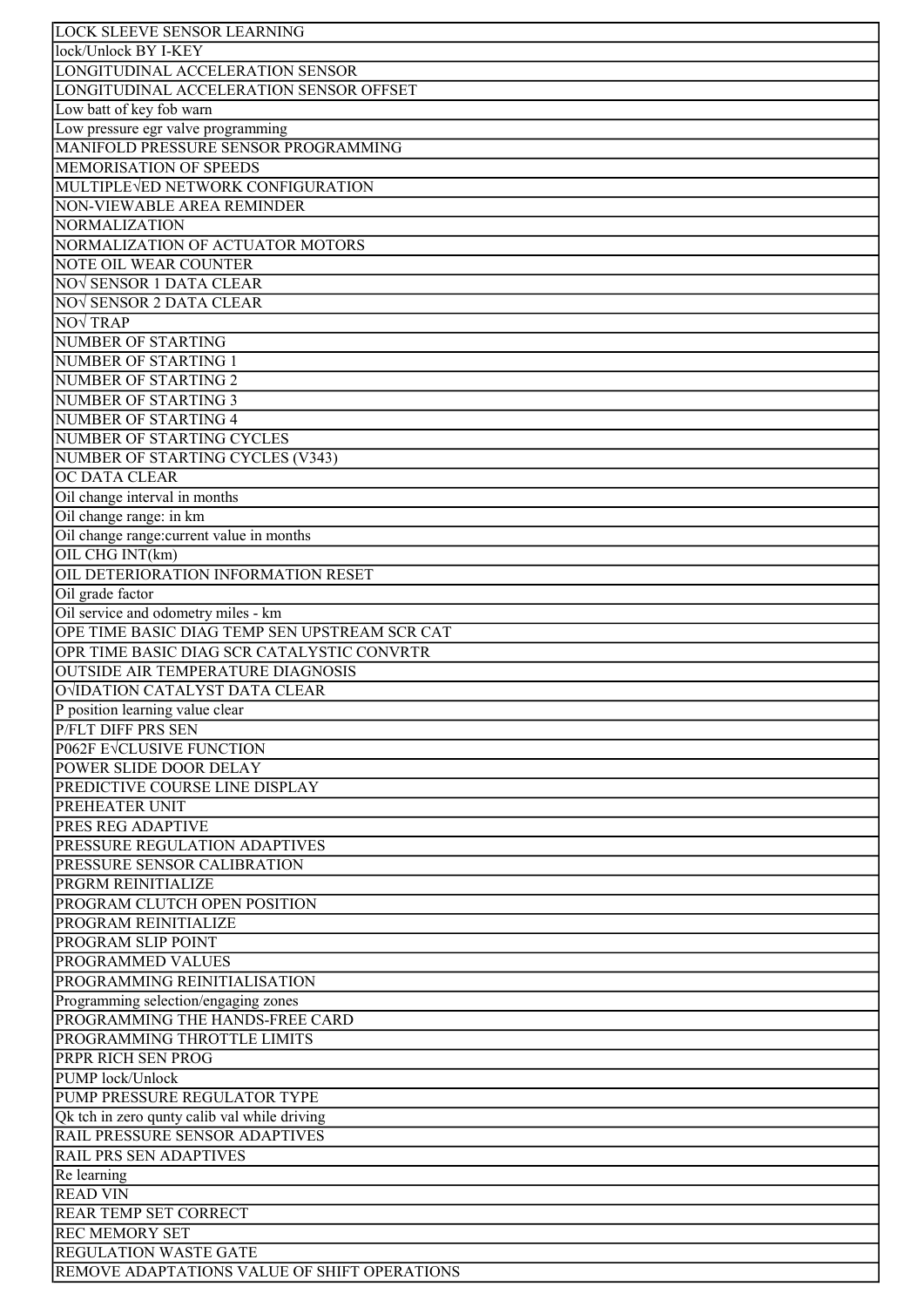| REPLACE DIESEL PARTICULATE FILTER               |
|-------------------------------------------------|
| Reset                                           |
| <b>RESET INJCTR ADAPTATIVE</b>                  |
| Reset of contamination level of air filter      |
| Reset of learned values of cmsft hall SEN       |
| <b>RESET PUMP FORCEFEEDING</b>                  |
| RESETTING CENTER POSITION OF STEERING           |
|                                                 |
| RESETTING INTERNAL PROTECTION                   |
| RESETTING OF ADAPTION VALUES                    |
| <b>RESOLVER OFFSET</b>                          |
| <b>RESTART THE COMPUTER</b>                     |
| Reverse gear reset of adaption values           |
| REVERSING CAMERA CALIBRATION                    |
| RICHNESS REGULATION PROGRAMMING                 |
| <b>ROOF LATCH</b>                               |
| <b>ROOF STATE LEARNING</b>                      |
| <b>ROOF STATE RESET</b>                         |
| ROOF/TRUNK/PARCEL SHELF                         |
| RPS OFFSET LEARNING VALUE CLEAR                 |
| <b>SAVE BATTERY INFORMATION DATA</b>            |
| <b>SAVE COMPUTER DATA</b>                       |
| <b>SAVE VIN DATA</b>                            |
| Saving data for reple cpu                       |
| Sc magnetic clutch engage count clear           |
| SCR CAT AMOUNT OF UREA ADSORPT DATA CLEAR       |
| <b>SCR CATALYST DATA CLEAR</b>                  |
| <b>SCR CATALYST TEMP SENSOR 1 DATA CLEAR</b>    |
| <b>SCR MALFUNCTION HISTORY RESET</b>            |
| SEAT SLIDE VOLUME SET[80mm-150mm]               |
| <b>SELECT GUIDELINE PATTERN</b>                 |
| SELECT LANGUAGE OF WARNING MESSAGE[CH1-CH2]     |
| SELECT LANGUAGE OF WARNING MESSAGE[DUT-GER-ITA] |
| SELECT LANGUAGE OF WARNING MESSAGE[ENG-SPA-FRE] |
| SELECT LANGUAGE OF WARNING MESSAGE[KOR-ARA]     |
| SELECT LANGUAGE OF WARNING MESSAGE[PRO-RUS-JAP] |
| <b>SELECTIVE Unlock FUNCTION</b>                |
| <b>SENSOR CONFIGURATION</b>                     |
| <b>SERVC REGENERATION</b>                       |
| <b>SET AUTOLOCATION DISABLE</b>                 |
| <b>SPEED LIMITER</b>                            |
| <b>SPEEDO INDEV</b>                             |
| St ang sen adjustment                           |
| ST ANGLE SENSOR ADJUSTMENT                      |
| <b>STANDARD HEIGHT LEVEL</b>                    |
| START BRAKE PAD REPLACEMENT                     |
| <b>START CALIBRATION</b>                        |
| Start obd test: catalytic converter             |
| Start obd test: o2 sensors                      |
| STARTER OPERATION COUNTER CLEAR                 |
| Static Test                                     |
| <b>STATUS OF TEACH IN PROCESSES</b>             |
| STEERING ANGLE SENSOR ADJUSTMENT                |
| Steering wheel angle offset sensor              |
| STEERING WHEEL ANGLE SENSOR                     |
| <b>STEERING WHL ANGLE SEN</b>                   |
| STOP AND START FUNCTION                         |
| Stop/start system operation cond setting        |
| STORED ENERGY MANAGEMENT DATA                   |
|                                                 |
| <b>STP FUEL SPLY PREV</b>                       |
| <b>STROKE SENSOR CALIBRATION</b>                |
| <b>STRT OPRTN CNTR CLEAR</b>                    |
| <b>SVT SETTING</b>                              |
| <b>SWIRL FLAP</b>                               |
| SWIRL FLAP PROGRAMMING                          |
| <b>SYSTEM MODE CHANGE</b>                       |